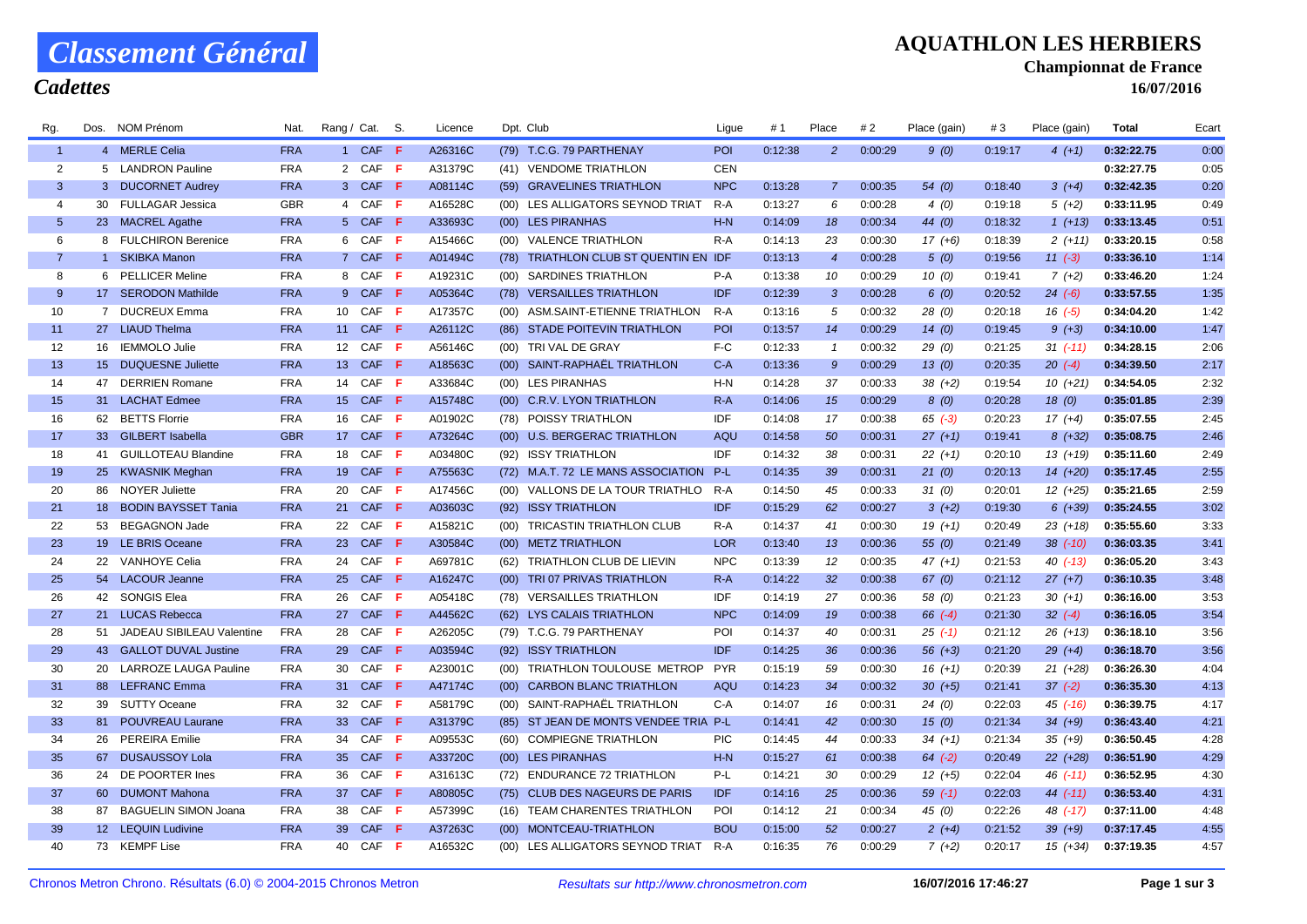### *Classement Général*

#### *Cadettes*

### **AQUATHLON LES HERBIERS**

**Championnat de France**

**16/07/2016**

| Rg. | Dos.            | NOM Prénom                | Nat.       | Rang / Cat. |              | S.  | Licence |      | Dpt. Club                             | Ligue      | #1      | Place | #2      | Place (gain | #3      | Place (gain) | Total      | Ecart |
|-----|-----------------|---------------------------|------------|-------------|--------------|-----|---------|------|---------------------------------------|------------|---------|-------|---------|-------------|---------|--------------|------------|-------|
| 41  |                 | 32 VIAIN Elsa             | <b>FRA</b> |             | 41 CAF F     |     | A15549C |      | (00) VALENCE TRIATHLON                | $R-A$      | 0:14:21 | 31    | 0:00:36 | $57(+1)$    | 0:22:35 | $50( -11)$   | 0:37:30.80 | 5:08  |
| 42  |                 | 11 FERREIRA Elise         | <b>FRA</b> |             | 42 CAF F     |     | A27342C |      | (00) MONTLUCON TRIATHLON              | AUV        | 0:16:34 | 75    | 0:00:31 | 23(0)       | 0:20:30 | $19(+33)$    | 0:37:33.15 | 5:11  |
| 43  |                 | 77 MENARD Mathilde        | <b>FRA</b> |             | 43 CAF F     |     | A02780C | (94) | <b>RED STAR CLUB CHAMPIGNY</b>        | <b>IDF</b> | 0:15:06 | 54    | 0:00:33 | $36 (+1)$   | 0:21:58 | $42 (+10)$   | 0:37:35.35 | 5:13  |
| 44  | 29              | <b>VIDAL Clemence</b>     | <b>FRA</b> | 44          | CAF <b>F</b> |     | A19290C |      | (00) SARDINES TRIATHLON               | $P-A$      | 0:14:18 | 26    | 0:00:37 | $62$ $(-2)$ | 0:22:46 | 54 (-16)     | 0:37:39.55 | 5:17  |
| 45  |                 | 14 MARIE Juliette         | <b>FRA</b> | 45          | CAF F        |     | A11085C |      | (37) T.C. JOUE LES TOURS              | <b>CEN</b> | 0:15:42 | 68    | 0:00:29 | $11 (+2)$   | 0:21:33 | $33 (+21)$   | 0:37:43.30 | 5:21  |
| 46  | 48              | <b>BOUREAU Marine</b>     | <b>FRA</b> | 46          | CAF F        |     | A29836C |      | (85) ST JEAN DE MONTS VENDEE TRIA P-L |            | 0:13:28 | 8     | 0:00:35 | 52(0)       | 0:23:46 | $67$ $(-38)$ | 0:37:48.35 | 5:26  |
| 47  | 44              | <b>HOUILLON Mathilde</b>  | <b>FRA</b> | 47          | CAF <b>F</b> |     | A11854C |      | (00) METZ TRIATHLON                   | <b>LOR</b> | 0:15:34 | 64    | 0:00:33 | $33( -1)$   | 0:21:57 | $41 (+18)$   | 0:38:02.50 | 5:40  |
| 48  | 69              | <b>GEORGET Emmanuelle</b> | <b>FRA</b> | 48          | CAF F        |     | A46228C |      | (49) ANGERS TRIATHLON                 | P-L        | 0:16:15 | 70    | 0:00:38 | 68 (0)      | 0:21:12 | $28(+22)$    | 0:38:03.50 | 5:41  |
| 49  | 64              | <b>BOYE Romane</b>        | <b>FRA</b> | 49          | CAF <b>F</b> |     | A11824C |      | (00) VITTEL TRIATHLON                 | <b>LOR</b> | 0:16:29 | 74    | 0:00:34 | $43 (+1)$   | 0:21:01 | $25 (+24)$   | 0:38:03.50 | 5:41  |
| 50  | 56              | <b>JOUXTEL Ophelie</b>    | <b>FRA</b> | 50          | CAF F        |     | A36758C |      | (00) CHALON TRIATHLON CLUB            | <b>BOU</b> | 0:14:20 | 28    | 0:00:41 | $81 (-8)$   | 0:23:05 | $59( -14)$   | 0:38:05.30 | 5:43  |
| 51  |                 | 74 VERON Sophie           | <b>FRA</b> | 51          | CAF <b>F</b> |     | A52668C |      | (00) ES BLANQUEFORT NATATION/TRI AQU  |            | 0:14:12 | 22    | 0:00:35 | 46 $(0)$    | 0:23:22 | $61$ (-29)   | 0:38:07.35 | 5:45  |
| 52  | 36              | <b>CARMES Caroline</b>    | <b>FRA</b> | 52          | CAF F        |     | A73072C |      | (29) MORLAIX TRIATHLON                | <b>BRE</b> | 0:14:24 | 35    | 0:00:34 | $39 (+4)$   | 0:23:18 | $60( -21)$   | 0:38:14.30 | 5:52  |
| 53  |                 | 45 FRANCES Marie          | <b>FRA</b> | 53          | CAF F        |     | A76976C |      | (59) TRIATHLON LITTORAL 59            | <b>NPC</b> | 0:14:59 | 51    | 0:00:38 | $63$ $(-1)$ | 0:22:39 | $52( -1)$    | 0:38:15.15 | 5:53  |
| 54  |                 | 55 LIEBECK Mathilde       | <b>FRA</b> | 54          | CAF F        |     | A46653C |      | (00) LA TRIBU 64                      | AQU        | 0:14:15 | 24    | 0:00:33 | 37(0)       | 0:23:34 | 65 (-30)     | 0:38:20.25 | 5:58  |
| 55  |                 | 66 NOTEBAERT Pauline      | <b>FRA</b> | 55          | CAF <b>F</b> |     | A57600C |      | (62) TRIATHLON CLUB DE LIEVIN         | <b>NPC</b> | 0:14:42 | 43    | 0:00:39 | $73$ $(-1)$ | 0:23:01 | $57$ $(-11)$ | 0:38:20.85 | 5:58  |
| 56  |                 | 52 FOUCHARD Nina          | <b>FRA</b> | 56          | CAF <b>F</b> |     | A14582C |      | (00) VALLONS DE LA TOUR TRIATHLO R-A  |            | 0:14:54 | 48    | 0:00:31 | $26(+1)$    | 0:23:03 | 58 (-9)      | 0:38:27.00 | 6:04  |
| 57  |                 | 10 AZZOLA Adele           | <b>FRA</b> | 57          | CAF F        |     | A24081C |      | (00) ES BLANQUEFORT NATATION/TRI AQU  |            | 0:14:11 | 20    | 0:00:33 | $35(+1)$    | 0:23:47 | 68 (-38)     | 0:38:29.00 | 6:06  |
| 58  | 38              | <b>SCHNOEBELEN Lisa</b>   | <b>FRA</b> | 58          | CAF F        |     | A13215C |      | (00) MULHOUSE OLYMPIQUE TRIATHL ALS   |            | 0:15:08 | 56    | 0:00:38 | 69 (0)      | 0:22:55 | $55( -2)$    | 0:38:39.40 | 6:17  |
| 59  |                 | 61 FOURNET Morgane        | <b>FRA</b> | 59          | CAF <b>F</b> |     | A04874C |      | (95) VALLEE DE MONTMORENCY TRIA IDF   |            | 0:15:32 | 63    | 0:00:34 | $40(-1)$    | 0:22:37 | $51(+5)$     | 0:38:41.45 | 6:19  |
| 60  |                 | 71 SOUNN Ameline          | <b>FRA</b> | 60          | CAF F        |     | A47652C |      | (17) LA ROCHELLE TRIATHLON            | POI        | 0:13:39 | 11    | 0:00:35 | 49 $(-1)$   | 0:24:31 | 73 (-48)     | 0:38:43.15 | 6:21  |
| 61  |                 | 85 MARRE Fanny            | <b>FRA</b> | 61          | CAF <b>F</b> |     | A59045C |      | (00) VALENCE TRIATHLON                | $R-A$      | 0:15:42 | 67    | 0:00:40 | $76$ $(-2)$ | 0:22:40 | $53(+8)$     | 0:38:59.25 | 6:37  |
| 62  |                 | 72 RAPP Manuela           | <b>FRA</b> | 62          | CAF F        |     | A88110C |      | (00) MULHOUSE OLYMPIQUE TRIATHL ALS   |            | 0:14:53 | 47    | 0:00:41 | $79(-3)$    | 0:23:29 | $63$ (-12)   | 0:39:01.30 | 6:39  |
| 63  |                 | 78 COLLIGNON Lea          | <b>FRA</b> | 63          | CAF <b>F</b> |     | A03513C |      | (92) ISSY TRIATHLON                   | <b>IDF</b> | 0:15:39 | 66    | 0:00:40 | $78$ $(-2)$ | 0:22:55 | $56(+5)$     | 0:39:13.60 | 6:51  |
| 64  | 79              | LE BRESTEC PICOT Lola     | <b>FRA</b> | 64          | CAF F        |     | A11530C |      | (00) METZ TRIATHLON                   | <b>LOR</b> | 0:17:17 | 78    | 0:00:35 | 50(0)       | 0:21:37 | $36 (+14)$   | 0:39:28.15 | 7:06  |
| 65  |                 | 58 PAYANT Justine         | <b>FRA</b> | 65          | CAF <b>F</b> |     | A28653C |      | (37) T.C. JOUE LES TOURS              | <b>CEN</b> | 0:16:28 | 73    | 0:00:39 | $72$ $(-3)$ | 0:22:26 | $47(+11)$    | 0:39:31.05 | 7:09  |
| 66  | 49              | <b>COUDRAY Emma</b>       | <b>FRA</b> | 66          | CAF F        |     | A30588C |      | (72) VSF TRIATHLON                    | P-L        | 0:15:25 | 60    | 0:00:34 | $42$ $(-1)$ | 0:23:43 | 66 (-5)      | 0:39:40.00 | 7:17  |
| 67  |                 | 13 BEUZET Lucie           | <b>FRA</b> | 67          | CAF F        |     | A50359C | (56) | <b>ECUREUILS DE PLOUAY</b>            | <b>BRE</b> | 0:15:39 | 65    | 0:00:39 | $71( -2)$   | 0:23:31 | 64 (0)       | 0:39:47.35 | 7:25  |
| 68  | 59              | <b>RENNESSON Serena</b>   | <b>FRA</b> | 68          | CAF F        |     | A74235C |      | (00) ANTIBES TRIATHLON                | C-A        | 0:14:21 | 29    | 0:00:40 | $77(-5)$    | 0:25:08 | $77(-34)$    | 0:40:07.30 | 7:45  |
| 69  |                 | 9 GASSER Anaelle          | <b>FRA</b> | 69          | CAF F        |     | A59912C |      | (00) TRIMOVAL MOLSHEIM                | <b>ALS</b> | 0:15:05 | 53    | 0:00:40 | $75$ (-2)   | 0:24:34 | $74$ (-14)   | 0:40:17.90 | 7:55  |
| 70  | 84              | <b>PASQUET Louise</b>     | <b>FRA</b> | 70          | CAF F        |     | A60540C |      | (00) RILLIEUX TRIATHLON               | R-A        | 0:15:17 | 58    | 0:00:35 | $53( -1)$   | 0:24:30 | $72( -11)$   | 0:40:20.95 | 7:58  |
| 71  |                 | 75 PEAN Capucine          | <b>FRA</b> |             | 71 CAF F     |     | A64775C |      | (00) OLYMPIQUE CLUB CESSONNAIS D BRE  |            | 0:15:07 | 55    | 0:00:35 | $51 (+1)$   | 0:24:46 | $76$ $(-17)$ | 0:40:26.70 | 8:04  |
| 72  | 34              | <b>RONGERE Elisa</b>      | <b>FRA</b> | 72          | CAF <b>F</b> |     | A58803C |      | (00) LE PUY EN VELAY TRIATHLON        | AUV        | 0:18:20 | 81    | 0:00:34 | 41 $(0)$    | 0:22:02 | $43(+9)$     | 0:40:54.70 | 8:32  |
| 73  | 40              | <b>MONTEIL Lena</b>       | <b>FRA</b> | 73          | CAF F        |     | A38330C |      | (00) GROUPE TRIATHLON VESOUL HA F-C   |            | 0:14:50 | 46    | 0:00:33 | 32(0)       | 0:25:38 | 78 (-27)     | 0:40:59.20 | 8:37  |
| 74  | 57              | <b>OSMONT Mailys</b>      | <b>FRA</b> | 74          | CAF F        |     | A49680C |      | (56) TRIATHLE VANNES                  | BRE        | 0:16:15 | 71    | 0:00:48 | $83$ (-1)   | 0:24:09 | $70( -2)$    | 0:41:10.30 | 8:48  |
| 75  | 37 <sup>2</sup> | <b>COSTE Pauline</b>      | <b>FRA</b> | 75          | CAF <b>F</b> |     | A75577C |      | (36) TRIATHLON CLUB CHATEAUROUX CEN   |            | 0:14:23 | 33    | 0:00:41 | $80( -5)$   | 0:26:17 | 79 (-37)     | 0:41:19.55 | 8:57  |
| 76  | 68              | PENISSON Lola             | <b>FRA</b> | 76          | CAF F        |     | A31385C |      | (85) ST JEAN DE MONTS VENDEE TRIA P-L |            | 0:16:24 | 72    | 0:00:35 | $48(+1)$    | 0:24:37 | $75( -5)$    | 0:41:34.75 | 9:12  |
| 77  |                 | 83 TERRIER Annelise       | <b>FRA</b> |             | 77 CAF F     |     | A80243C |      | (00) SALON TRIATHLON                  | $P-A$      | 0:18:25 | 82    | 0:00:44 | $82$ (-1)   | 0:22:31 | $49(+6)$     | 0:41:38.35 | 9:16  |
| 78  |                 | 76 TOURNIER Oceane        | <b>FRA</b> | 78          | CAF F        |     | A43397C |      | (37) T.C. JOUE LES TOURS              | <b>CEN</b> | 0:17:43 | 79    | 0:00:31 | 20(0)       | 0:23:28 | $62 (+1)$    | 0:41:40.00 | 9:17  |
| 79  |                 | 70 AUBERGEON Clara        | <b>FRA</b> | 79          | CAF <b>F</b> |     | A60104C |      | (72) ENDURANCE 72 TRIATHLON           | P-L        | 0:17:48 | 80    | 0:00:30 | 18(0)       | 0:24:12 | $71 (+1)$    | 0:42:29.30 | 10:07 |
| 80  |                 | 82 OLIVE Adeloise         | <b>FRA</b> | 80          | CAF          | - F | A31232C |      | (49) ASPTT ANGERS                     | $P-L$      | 0:18:25 | 83    | 0:00:38 | $70(+1)$    | 0:23:59 | $69(+2)$     | 0:43:01.15 | 10:39 |